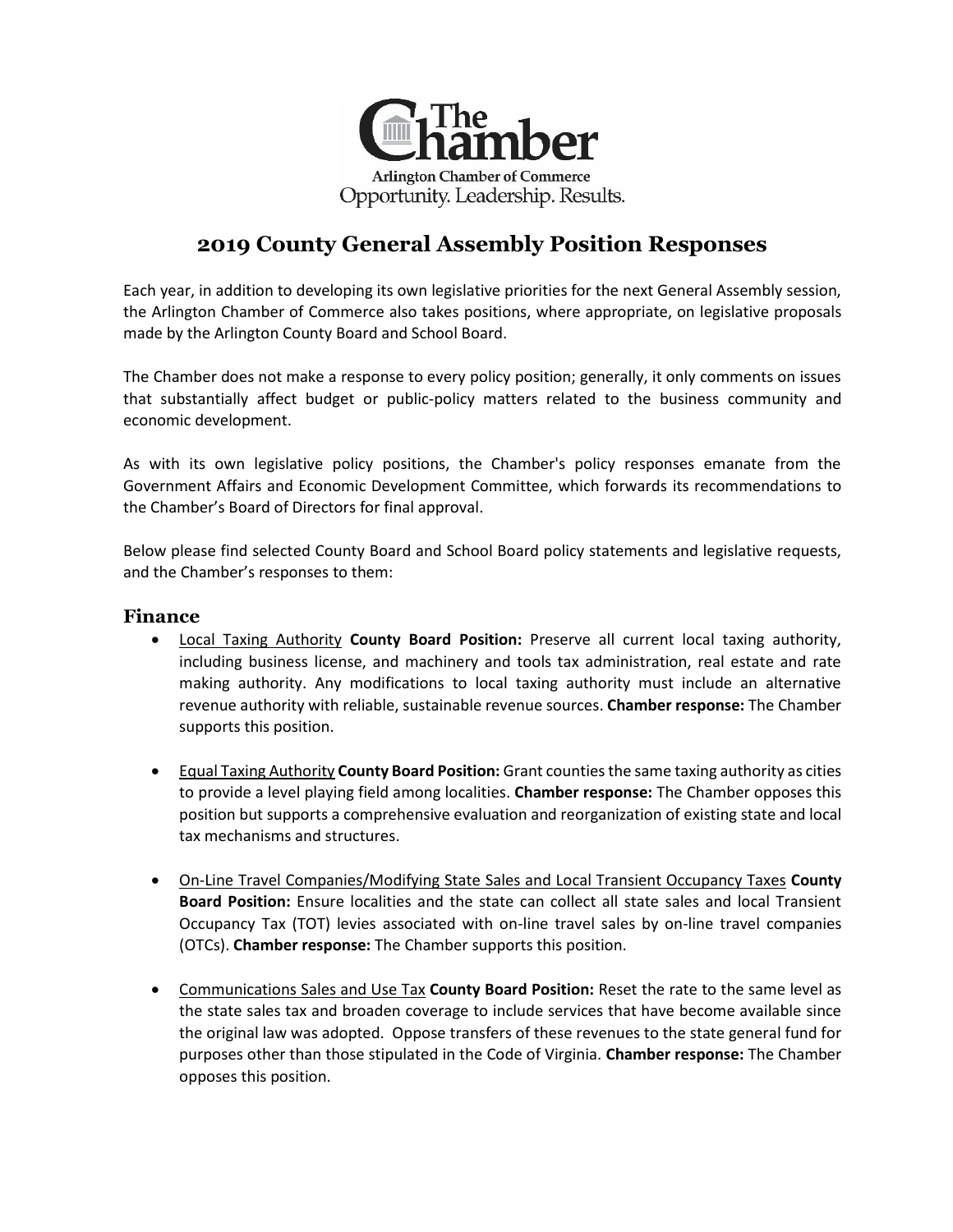#### **Transportation**

- Washington Metropolitan Area Transit Authority (WMATA) **County Board Position:** Maintain sufficient, sustainable and dedicated funding sources for WMATA's long-term needs, ensure the state meets its funding commitment to WMATA's capital program, and ensure that year-overyear growth in state WMATA capital and operating assistance allocations tracks WMATA's needs, and are within the allowable growth dictated by the General Assembly. Work with the state to ensure that localities and WMATA are not penalized for increasing transit service. **Chamber response:** The Chamber supports this position.
- Revenue Sharing **County Board Position:** Support the Virginia Department of Transportation's Revenue Sharing program at the rate of \$150 million on an annual basis. This popular matching fund has enabled Arlington and many other localities to fund transportation projects that otherwise would not have been constructed. **Chamber response:** The Chamber supports this position.

#### **Education**

- Dual Enrollment **School Board Position**: Support legislation that would provide for articulation between local school divisions and the Virginia Community College System in areas such as dual enrollment, transcripts, credit and transfer pathways, and mathematics intervention services. **Chamber response:** The Chamber supports this position.
- Education Funding **School Board Position**: Support a review and update of the State education funding formula to ensure that it reflects the actual costs and needs of providing quality education. **Chamber response:** The Chamber supports this position.
- At-Risk Add-on **County Board Position:** Support an at-risk add-on that would provide additional funding based on the number of students who meet that criteria. **School Board Position**: Support additional funding for the at-risk add-on that would provide that additional funding based on the number of students who meet the criteria. **Chamber response:** The Chamber supports this position.
- Unfunded Mandates **School Board Position**: Support the full funding of the Standards of Quality and of all new mandates passed by the General Assembly. **Chamber response:** Just as the Chamber opposes unfunded state and local mandates on the private sector, the Chamber supports this position.
- Support Services **County Board Position:** Eliminate the artificial funding cap placed on support positions, and restore the inflation factor for non-personal support costs. **School Board Position**: Support the return to the General Assembly's prior practice of funding support services to school divisions based upon actual local school division practices. **Chamber response:** The Chamber supports this position.
- Preschool Programs **School Board Position**: Support increasing the flexibility of the Virginia Preschool Initiative funding to allow its use in other preschool programs. **Chamber response:** The Chamber supports this position.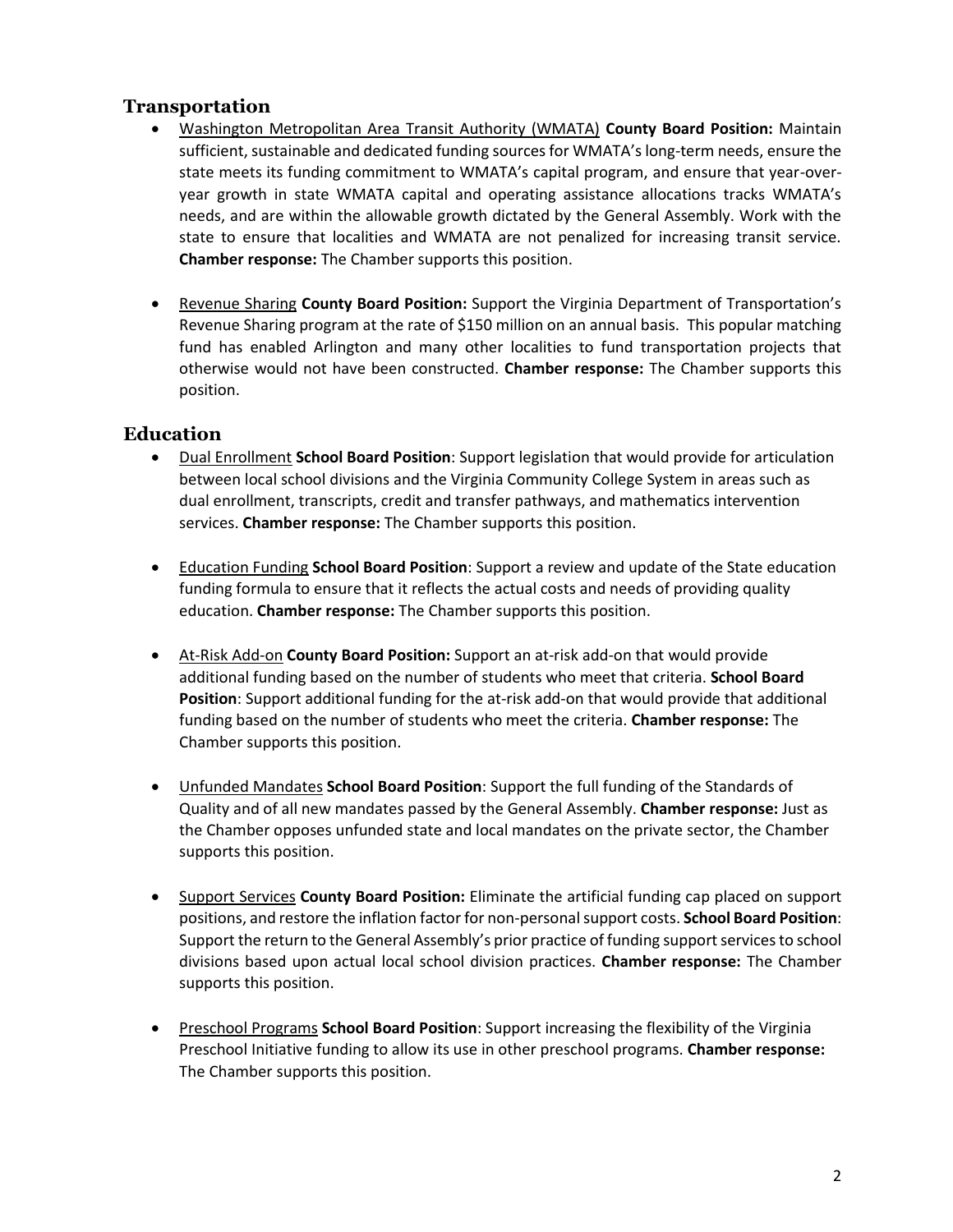Cost of Competing **School Board Position**: Support continuation of the Cost of Competing factor. **Chamber response:** The Chamber supports this position.

### **General Government**

- Short-term Rental Properties (aka On-line Short-term lodging) **County Board Position:** Preserve local authority to regulate short-term rentals, audit tax collections and enforce zoning laws. **Chamber response:** The Chamber supports this position.
- Unfunded Mandates **County Board Position:** Oppose any mandates that are not fully funded, including additional administrative burdens on local governments. **Chamber response:** Just as the Chamber opposes unfunded state and local mandates on the private sector, the Chamber supports this position.
- Nonpartisan Redistricting **County Board Position:** Depoliticize the drawing of congressional and state legislative district boundaries by supporting an approach that advocates for fairness, transparency and accountability, keeps the residents' interests in mind, and encourages healthy debate and participation by the public in the process. **Chamber response:** The Chamber supports this position.

# **Land Use and Housing**

- Land Use Policies **County Board Position:** Support the authority of local governments to plan, zone, and enforce land use regulations, without restricting local zoning authority or the zoning process. **Chamber response:** The Chamber opposes this position.
- Housing Trust Fund **County Board Position:** Increase budget for Housing Trust Fund by at least \$20 million, and support a permanent source of funding. **Chamber response:** The Chamber supports this position.

# **Civil Rights Initiatives**

 Voting Access **County Board Position:** Expand voting access by enhancing accessibility for people who may need assistance with registering and/or casting a ballot. Enact no-excuse absentee voting. **Chamber response:** The Chamber supports expansion of access and accessibility for individuals requiring assistance to vote but takes no position on the issue of no excuse absentee voting.

#### **Energy and the Environment**

- Permanent Power Purchase Agreements **County Board Position:** Replace current pilot program for third-party renewable energy power purchase agreements with a permanent provision that allows PPAs to all customer classes without limits on system size or program capacity. **Chamber response:** The Chamber supports the broad framework of this proposal.
- Renewable Energy Portfolio Standard **County Board Position:** Enact a mandatory renewable portfolio standard (RPS) to provide a market incentive for renewable power in Virginia to keep Virginia competitive with neighboring states. **Chamber response:** The Chamber opposes this position as it would raise utility rates in the Commonwealth.